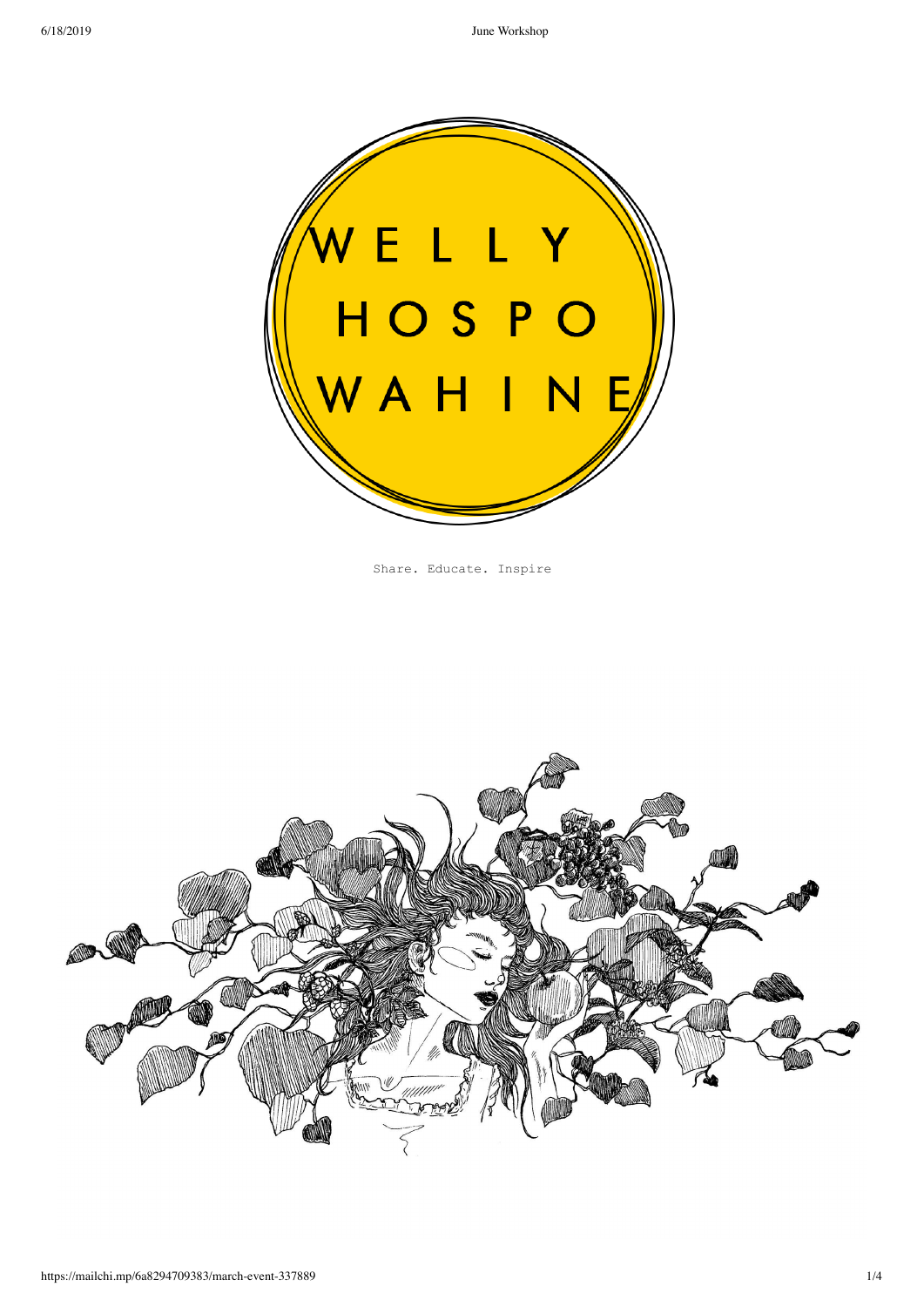6/18/2019 June Workshop

**June event is Business Workshop!**



## *10 June 6:30pm at Pledge me offices 178182 Willis street, Te Aro*

Thanks to Jess Ducey, a previous speaker at our events, for letting us use the offices for this months workshop!

Meeting in the lobby, behind the education house, near the "thou shall not park sign" We will head up together.



You all asked for this one and so I am excited to say Raechal Ferguson of Field & Green has agreed to share with us her wealth of knowledge. Come along to learn how she runs the filing, figures and floor. Learn how to organize suppliers, human resources and public relations in your systems. Please come with your thirst to learn and your questions.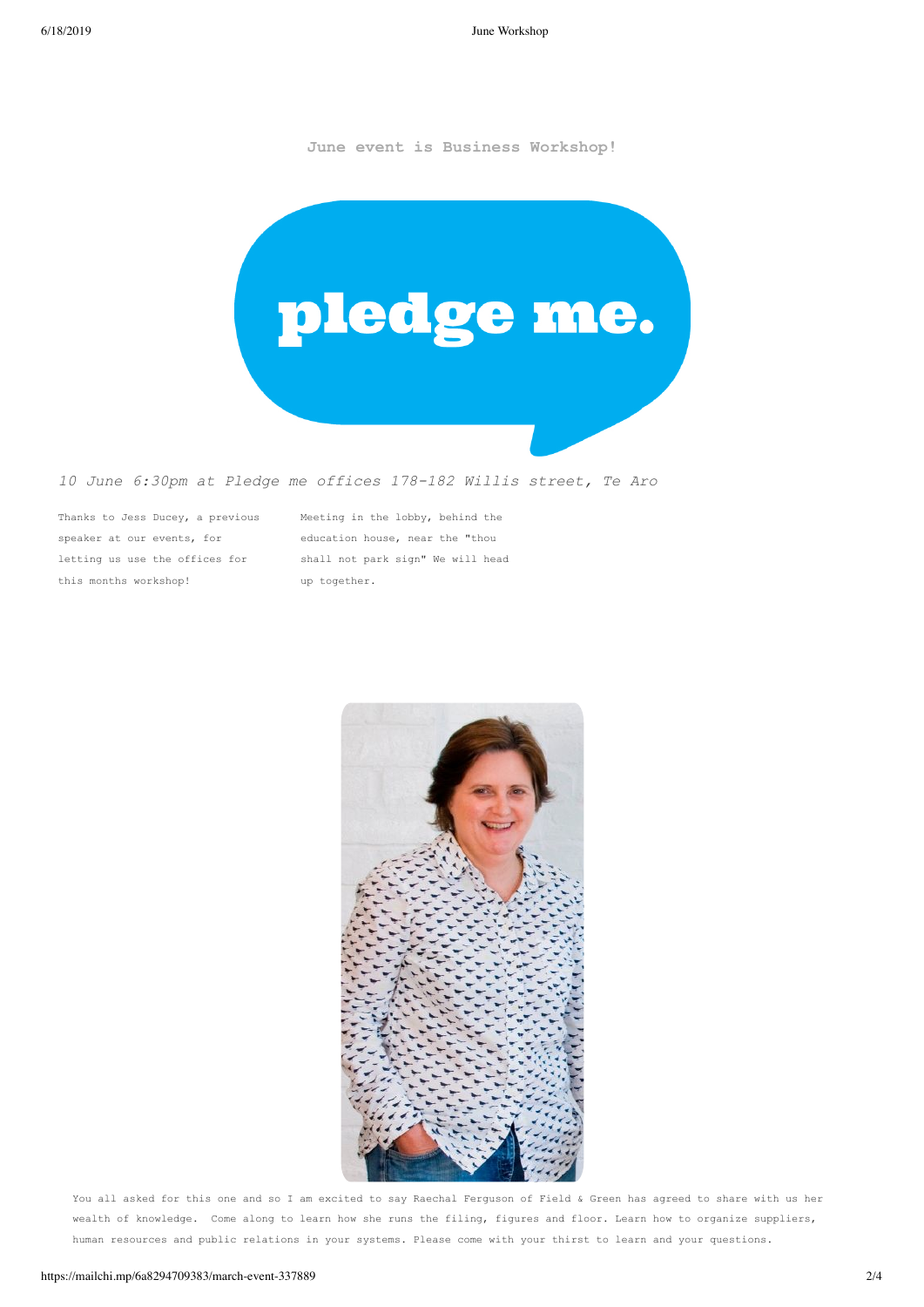6/18/2019 June Workshop



Thanks to Amber Sturtz from Taco Addicts who will be supplying food for the evening. Good timing as she reached target recently for crowd funded caravan, using pledge me! Well done Amber!

**\$15 for yum taco addict food and workshop, welcome to join us after the workshop to socialize at 8pm, BYO Click going over** HERE

**Keep the second monday of the month free for our events.**

**Upcoming:Save the dates**

**Leadership Workshop with Kathy Tracey for 8 July**

**Still in the works, a pickling workshop. Bring other ideas our way, lets make it happen! August will probably be low**

**key hang out no agenda's so we can relax.**